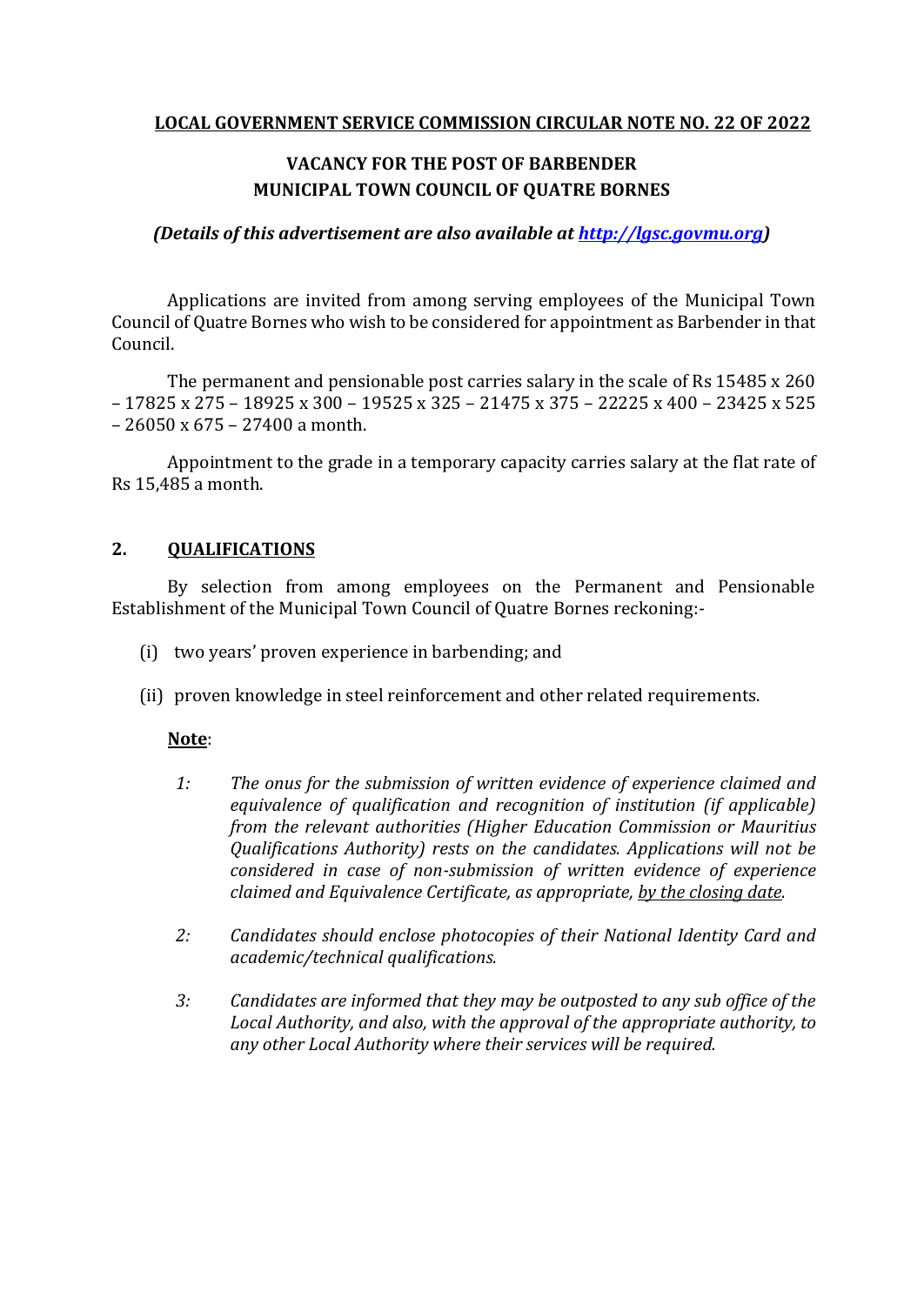## **3. DUTIES**

- 1. To be responsible to the Inspector of Works for:-
	- (a) the proper preparation, cutting, bending and fixing of steel reinforced bars for the construction of reinforced concrete elements or structures;
	- (b) ensuring the timely preparation of the quantities of various sizes of reinforcements bars from details in properly make up structural drawings or bending schedules;
	- (c) preparing, cutting, bending and fixing reinforcement bars in accordance with details shown in structural drawings or bending schedules;
	- (d) arranging the orderly stacking and storing of bent up reinforcement bars on site or in the workshop for ready identification and using, whenever needed, for fixing;
	- (e) carrying bent up reinforcement bars from one level or place to another and using the best workmanship for fixing and retrieving them on site as per details of structural drawings; and
	- (f) removing with a wire brush or similar tool all rusty scaly formations on reinforcement bars, before cutting and bending them.
- 2. To perform such other duties directly related to the main duties listed above or related to the delivery of the output and results expected from incumbents in the roles ascribed to them according to their posting.

## **4. MODE OF APPLICATION**

- (i) Qualified candidates should submit their applications on LGSC Form 7a which may be obtained either from the Office of the Local Government Service Commission, Louis Pasteur Street, Forest Side or from the Municipal Town Council of Quatre Bornes.
	- **Note:** Details of this advertisement as well as the application form (LGSC Form 7a) are also available on the website of the Local Government Service Commission at the following address: *[http://lgsc.govmu.org](http://lgsc.govmu.org/)*.
- (ii) Candidates should submit their applications in duplicate, the original should be sent directly to the **Secretary** of the Local Government Service Commission and the duplicate one to their Responsible Officer, who will forward it to the Commission within a week after the closing date.